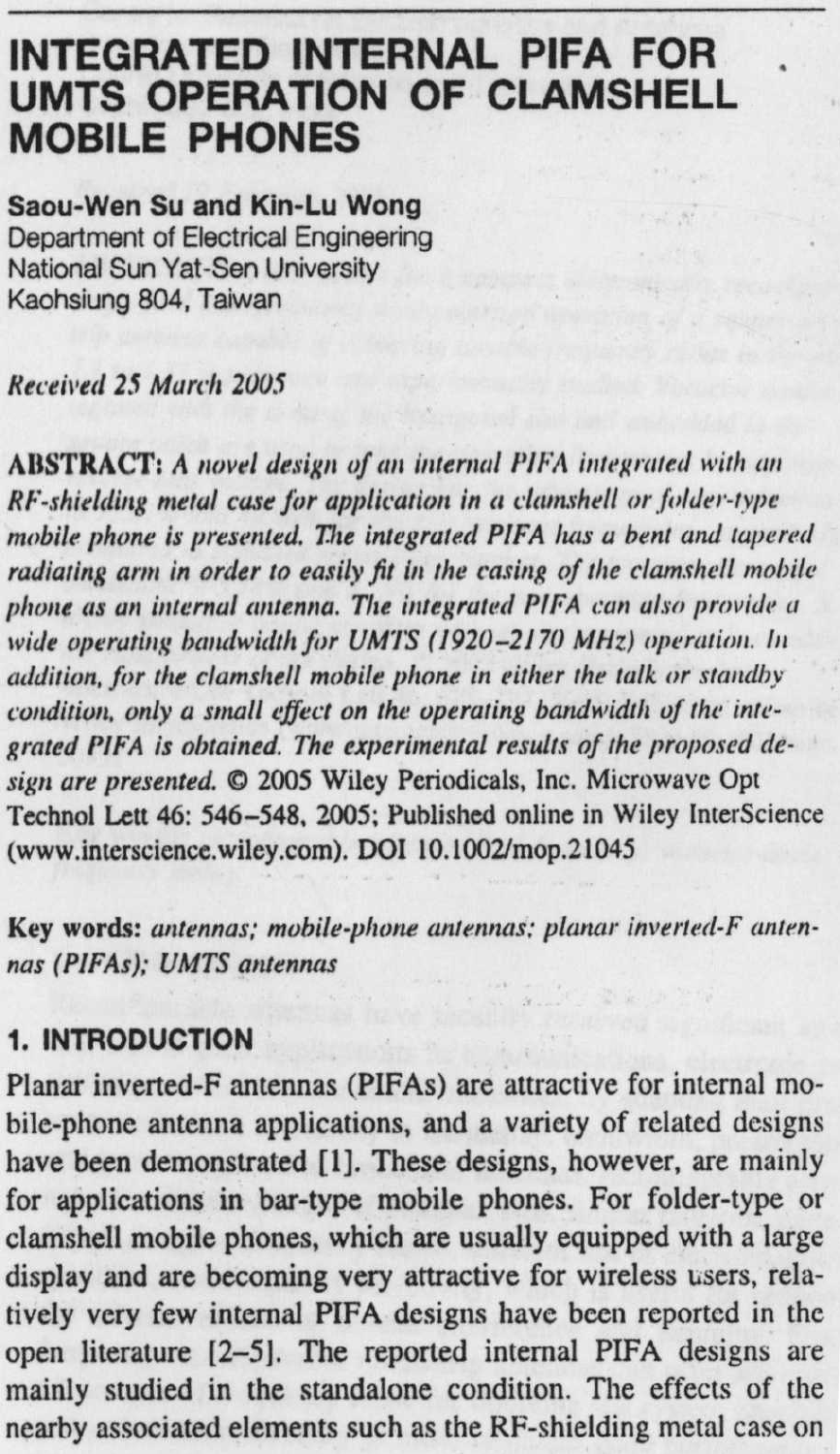

Figure 6 Mean isolation degradation  $\Delta$  vs. package cover height H. lColor figure can be viewed in the online issue, which is available at www. interscience.wi ley.com]

dispersion is about 15 dB over the frequency band for both the compression and the measurements.

The segmentation provides poorer results for the double-LNA module's isolation [Fig. 5(d)] than for **the single-I**.NA module. No package-cover effects are predicted by the **segmentation results.** Our compression approach shows its advantages over **the segmen**tation; a particulary **significant** advantage involves the isolation parameter of the double-LNA module because the **isolation degradation due to the package**-cover height's diminution is the most remarkable.

Moreover, the compression shows its capabilities of providing a good prediction **of the package**-cover height'**s influence. In order** to measure it, a mean degradation  $\Delta_{\mu}$  is defined as follows:

$$
\Delta_{dB} = \frac{1}{N} \sum_{m=1}^{n=N} (S_{12}(f_n, H_{max})_{dB} - S_{12}(f_n, H)_{dB}), \tag{1}
$$

where N is the number of frequency points,  $f_1 = 2$  GHz and  $f_N =$ 2() GHz. This **parameter is plotted in Figure 6.**

**The segmentation does not predict any isolation degradation, whereas the isolation degradation foreseen by the compression** approach **is close to the measured one.**

## **5. CONCLUSION**

In this work, it has **been** shown that the **isolation** parameter of packaged MMIC LNAs is highly influenced by the package-cover height. The presented study has demonstrated that the compression approach **is a suitable** tool to predict the degradation of the isola**tion parameter due to a constraining** EM environment. The benefits of the compression approach over the **segmentation** strategy have been shown. As the compression approach is also suitable to predict the effects of microwave transitions and interconnections [2], this method seems to be a reliable tool to predict all types of packaging effects.

## **REFERENCES**

**1. J: M. Lesage**, **R. Loison**, **R. Gillard**, **T. Barbier, and Y**. **Mancuso, A simple implementation of the compression approach for the global EM analysis of microwave circuits. Special Issue Int J RF and Microwave**